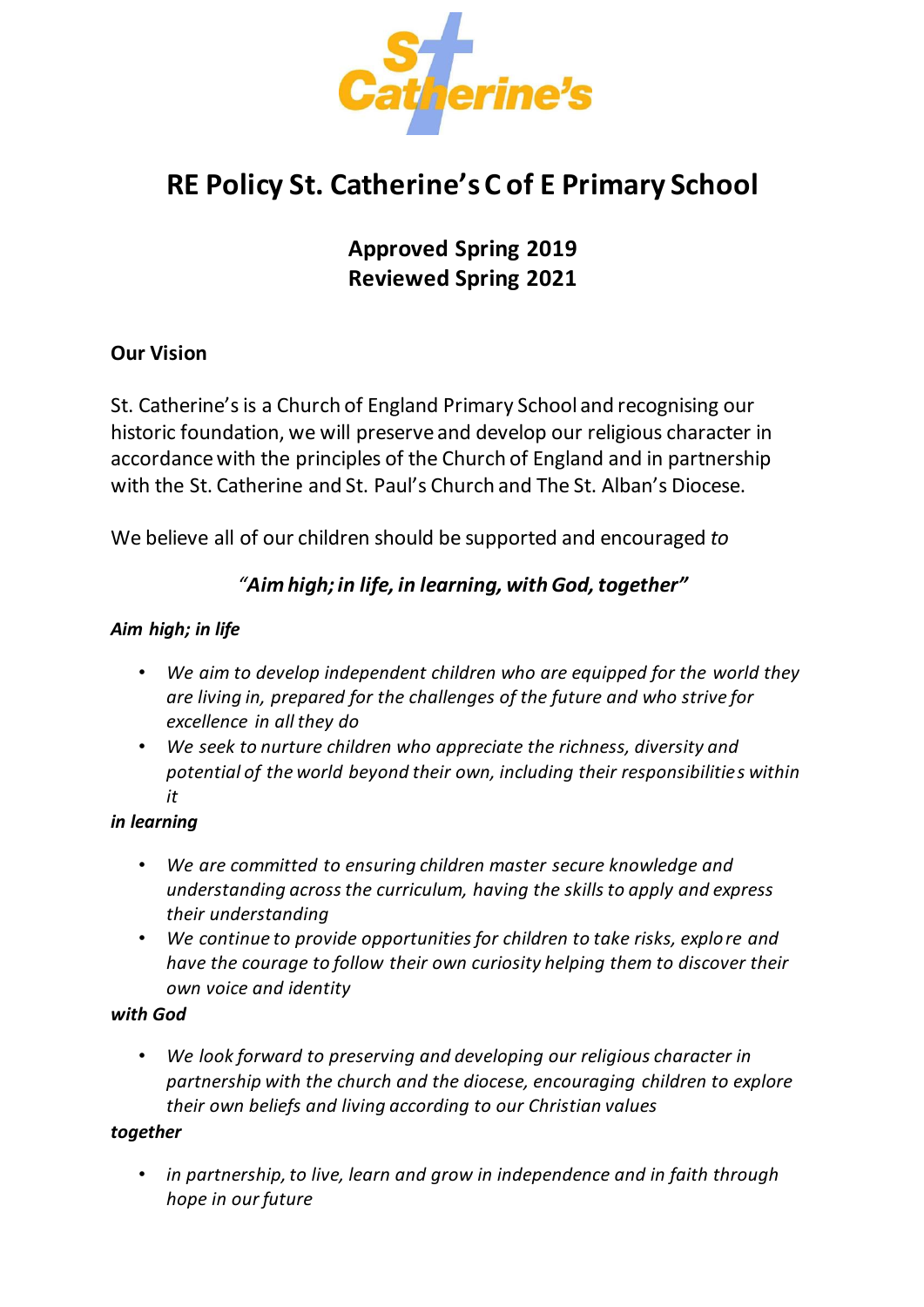# **Introduction**

RE is central to the purpose of St Catherine's because, we see as a church school that the Christian faith informs all aspects of our lives. RE explores how individuals and communities make sense of their lives through some of the major world religions. It allows pupils to know about, understand and respond to the important and ultimate questions of life. Pupils are inspired to explore, develop and affirm their own faith and values and have respect for the faith, beliefs and values of others.

# **Aims**

We believe that RE at our school supports and strengthens what we aim to do in every aspect of school life. Specifically, RE at our school aims to enable pupils of all abilities and levels of development to:

- Acquire and develop knowledge and understanding of principal world religions;
- Develop an understanding of the influence of beliefs, values and traditions on individuals, communities, societies and cultures, particularly our local community;
- Develop the ability to make reasoned and informed judgements about religious and moral issues with reference to the teachings of principal religions;
- Enhance their own spiritual, moral, social and cultural development;
- Recognise the right of people to hold different beliefs within an ethnically and socially diverse society.

# **Teaching**

RE is taught in accordance with the Hertfordshire Agreed Syllabus. Our aim is to ensure that pupils develop knowledge and understanding of sources of wisdom and their impact, whilst exploring personal and critical responses.

## **Sources of wisdom and their impacts:**

All pupils should:

- Know, understand and explore the significance of sacred texts, other sources of wisdom and ways of expressing meaning
- Express ideas and insights about the nature of beliefs, values and practices and their impact on the identity of individuals and communities
- Recognise and explore the diversity which exists within and between religious traditions